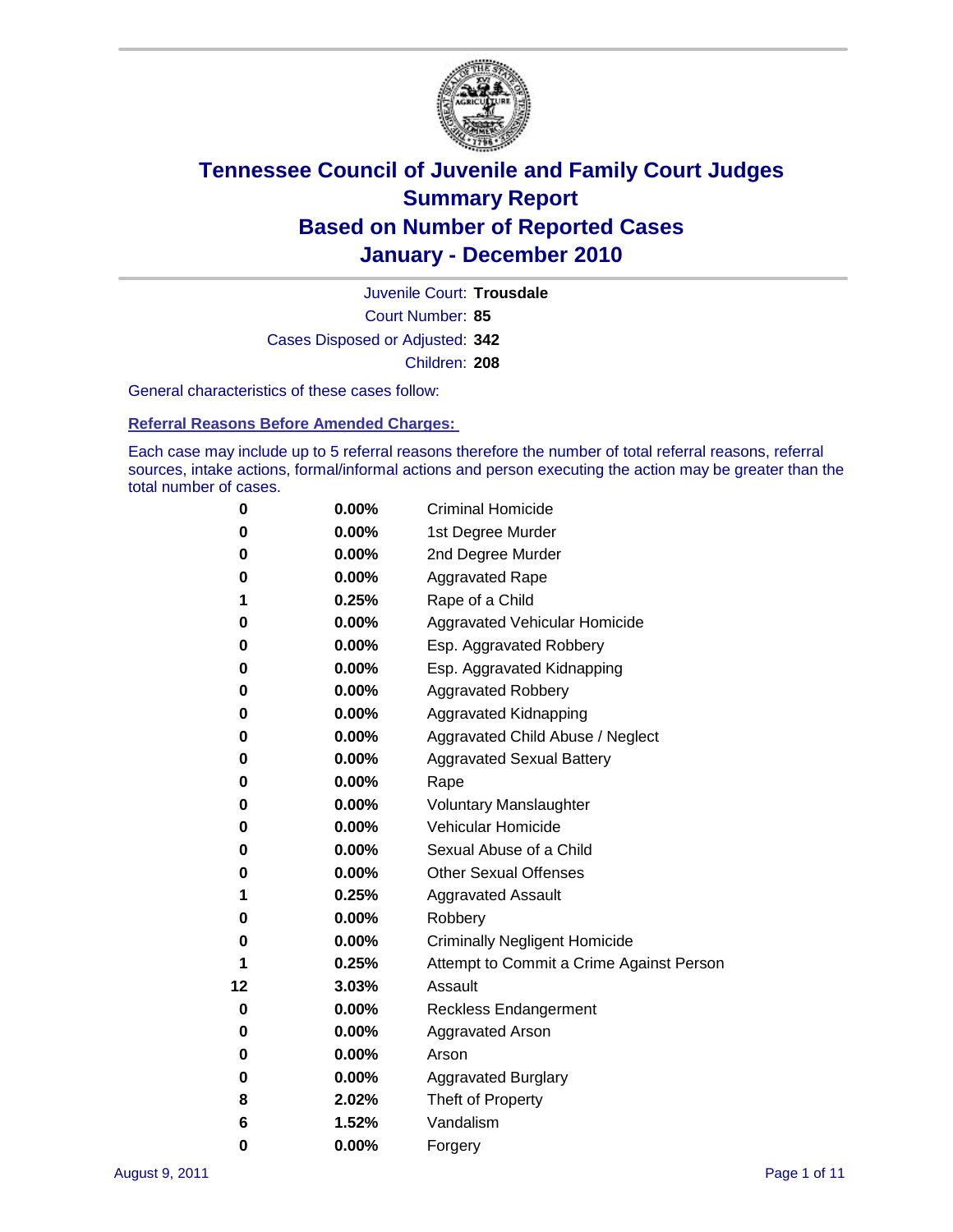

Court Number: **85** Juvenile Court: **Trousdale** Cases Disposed or Adjusted: **342** Children: **208**

#### **Referral Reasons Before Amended Charges:**

Each case may include up to 5 referral reasons therefore the number of total referral reasons, referral sources, intake actions, formal/informal actions and person executing the action may be greater than the total number of cases.

| 0  | 0.00%  | <b>Worthless Checks</b>                                     |
|----|--------|-------------------------------------------------------------|
| 0  | 0.00%  | Illegal Possession / Fraudulent Use of Credit / Debit Cards |
| 0  | 0.00%  | <b>Burglary</b>                                             |
| 0  | 0.00%  | Unauthorized Use of a Vehicle                               |
| 0  | 0.00%  | <b>Cruelty to Animals</b>                                   |
| 0  | 0.00%  | Sale of Controlled Substances                               |
| 0  | 0.00%  | <b>Other Drug Offenses</b>                                  |
| 0  | 0.00%  | <b>Possession of Controlled Substances</b>                  |
| 0  | 0.00%  | <b>Criminal Attempt</b>                                     |
| 3  | 0.76%  | Carrying Weapons on School Property                         |
| 2  | 0.51%  | Unlawful Carrying / Possession of a Weapon                  |
| 0  | 0.00%  | <b>Evading Arrest</b>                                       |
| 0  | 0.00%  | Escape                                                      |
| 0  | 0.00%  | Driving Under Influence (DUI)                               |
| 9  | 2.27%  | Possession / Consumption of Alcohol                         |
| 0  | 0.00%  | Resisting Stop, Frisk, Halt, Arrest or Search               |
| 0  | 0.00%  | <b>Aggravated Criminal Trespass</b>                         |
| 2  | 0.51%  | Harassment                                                  |
| 0  | 0.00%  | Failure to Appear                                           |
| 0  | 0.00%  | Filing a False Police Report                                |
| 0  | 0.00%  | Criminal Impersonation                                      |
| 0  | 0.00%  | <b>Disorderly Conduct</b>                                   |
| 5  | 1.26%  | <b>Criminal Trespass</b>                                    |
| 0  | 0.00%  | <b>Public Intoxication</b>                                  |
| 0  | 0.00%  | Gambling                                                    |
| 49 | 12.37% | <b>Traffic</b>                                              |
| 0  | 0.00%  | <b>Local Ordinances</b>                                     |
| 5  | 1.26%  | Violation of Wildlife Regulations                           |
| 2  | 0.51%  | Contempt of Court                                           |
| 4  | 1.01%  | Violation of Probation                                      |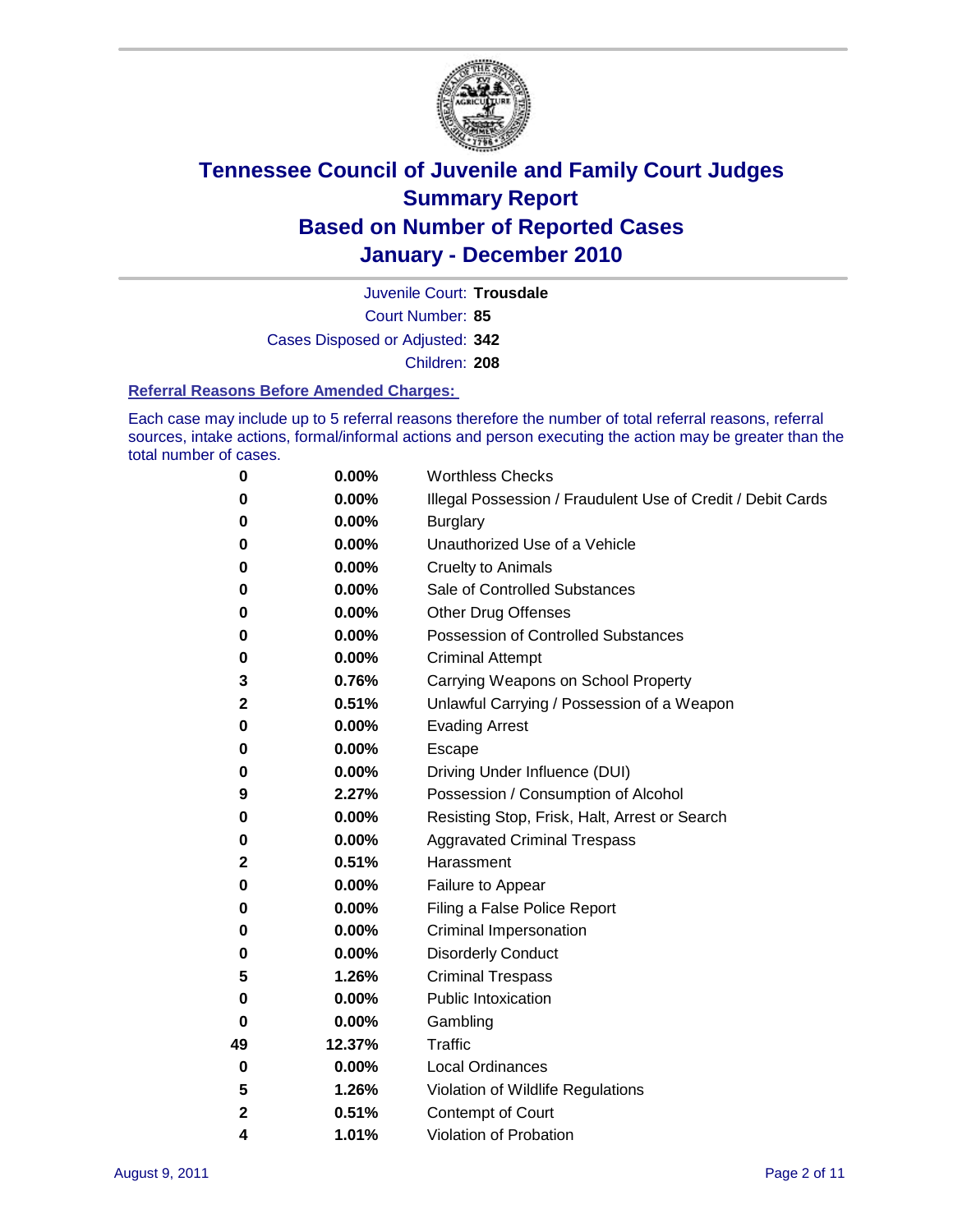

Court Number: **85** Juvenile Court: **Trousdale** Cases Disposed or Adjusted: **342** Children: **208**

#### **Referral Reasons Before Amended Charges:**

Each case may include up to 5 referral reasons therefore the number of total referral reasons, referral sources, intake actions, formal/informal actions and person executing the action may be greater than the total number of cases.

| 0            | 0.00%    | Violation of Aftercare                 |
|--------------|----------|----------------------------------------|
| 10           | 2.53%    | Unruly Behavior                        |
| 27           | 6.82%    | Truancy                                |
| 4            | 1.01%    | In-State Runaway                       |
| $\bf{0}$     | $0.00\%$ | Out-of-State Runaway                   |
| $\mathbf{2}$ | 0.51%    | Possession of Tobacco Products         |
| 6            | 1.52%    | Violation of a Valid Court Order       |
| 10           | 2.53%    | Violation of Curfew                    |
| $\bf{0}$     | $0.00\%$ | Sexually Abused Child                  |
| 0            | 0.00%    | <b>Physically Abused Child</b>         |
| 8            | 2.02%    | Dependency / Neglect                   |
| 0            | 0.00%    | <b>Termination of Parental Rights</b>  |
| $\bf{0}$     | 0.00%    | <b>Violation of Pretrial Diversion</b> |
| 0            | 0.00%    | Violation of Informal Adjustment       |
| 162          | 40.91%   | <b>Judicial Review</b>                 |
| 0            | $0.00\%$ | <b>Administrative Review</b>           |
| 1            | 0.25%    | <b>Foster Care Review</b>              |
| 7            | 1.77%    | Custody                                |
| 1            | 0.25%    | Visitation                             |
| 7            | 1.77%    | Paternity / Legitimation               |
| 20           | 5.05%    | <b>Child Support</b>                   |
| $\bf{0}$     | 0.00%    | <b>Request for Medical Treatment</b>   |
| $\bf{0}$     | 0.00%    | <b>Consent to Marry</b>                |
| 21           | 5.30%    | Other                                  |
| 396          | 100.00%  | <b>Total Referrals</b>                 |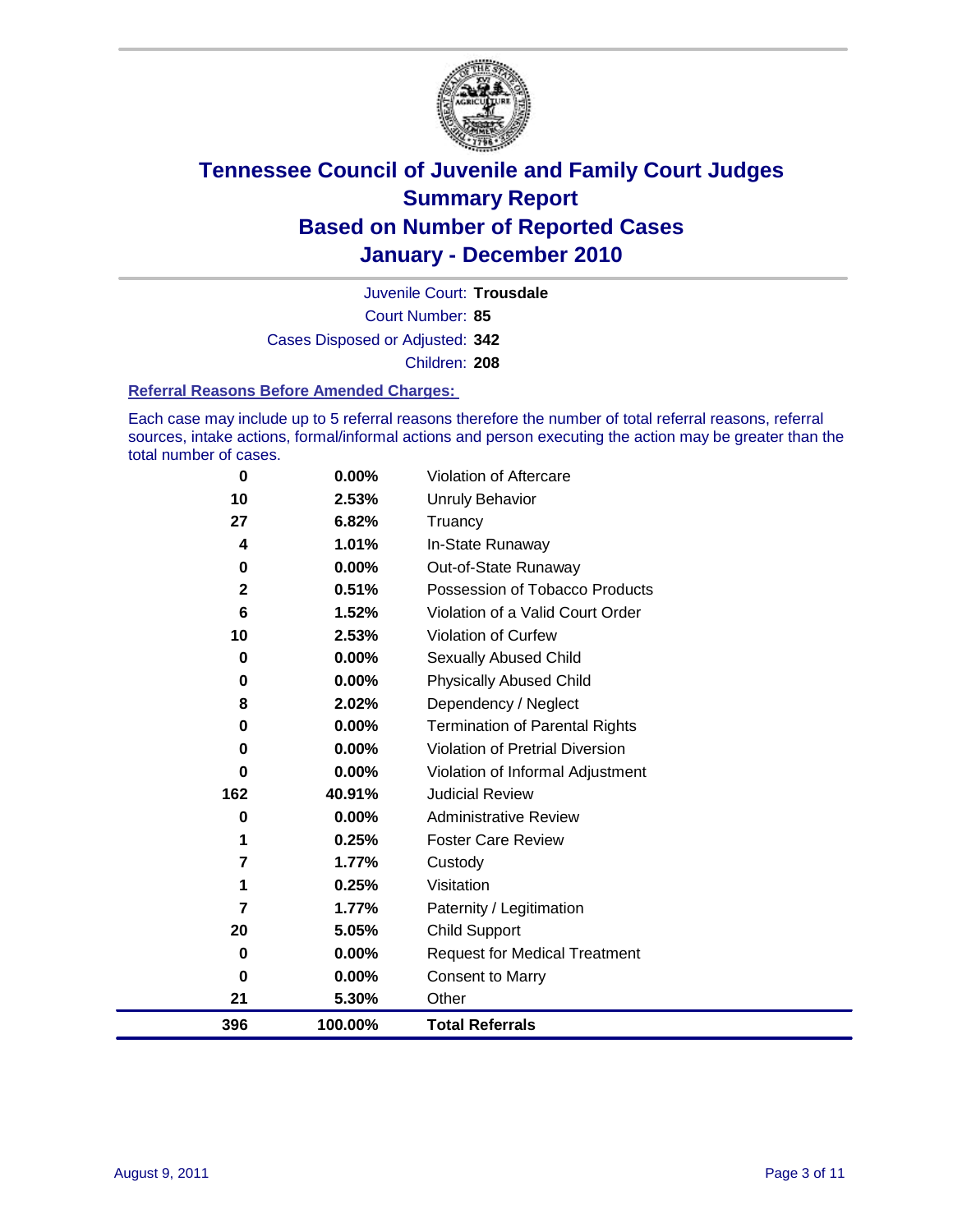

| Juvenile Court: Trousdale  |                                 |                                   |  |  |  |
|----------------------------|---------------------------------|-----------------------------------|--|--|--|
| Court Number: 85           |                                 |                                   |  |  |  |
|                            | Cases Disposed or Adjusted: 342 |                                   |  |  |  |
|                            |                                 | Children: 208                     |  |  |  |
| <b>Referral Sources: 1</b> |                                 |                                   |  |  |  |
| 107                        | 27.02%                          | <b>Law Enforcement</b>            |  |  |  |
| 17                         | 4.29%                           | Parents                           |  |  |  |
| 12                         | 3.03%                           | <b>Relatives</b>                  |  |  |  |
| 0                          | $0.00\%$                        | Self                              |  |  |  |
| 26                         | 6.57%                           | School                            |  |  |  |
| $\bf{0}$                   | 0.00%                           | <b>CSA</b>                        |  |  |  |
| 10                         | 2.53%                           | <b>DCS</b>                        |  |  |  |
| 0                          | $0.00\%$                        | <b>Other State Department</b>     |  |  |  |
| 39                         | 9.85%                           | <b>District Attorney's Office</b> |  |  |  |
| 155                        | 39.14%                          | <b>Court Staff</b>                |  |  |  |
| 0                          | $0.00\%$                        | Social Agency                     |  |  |  |
| 1                          | 0.25%                           | <b>Other Court</b>                |  |  |  |
| 10                         | 2.53%                           | Victim                            |  |  |  |
| 3                          | 0.76%                           | Child & Parent                    |  |  |  |
| 0                          | 0.00%                           | Hospital                          |  |  |  |
| 0                          | 0.00%                           | Unknown                           |  |  |  |
| 16                         | 4.04%                           | Other                             |  |  |  |

#### **Age of Child at Referral: 2**

| 208 | 100.00%    | <b>Total Child Count</b> |
|-----|------------|--------------------------|
|     | 0.00%<br>0 | Unknown                  |
|     | 6<br>2.88% | Ages 19 and Over         |
| 54  | 25.96%     | Ages 17 through 18       |
| 57  | 27.40%     | Ages 15 through 16       |
| 24  | 11.54%     | Ages 13 through 14       |
|     | 4.33%<br>9 | Ages 11 through 12       |
| 58  | 27.88%     | Ages 10 and Under        |
|     |            |                          |

<sup>1</sup> If different than number of Referral Reasons (396), verify accuracy of your court's data.

**100.00% Total Referral Sources**

<sup>2</sup> One child could be counted in multiple categories, verify accuracy of your court's data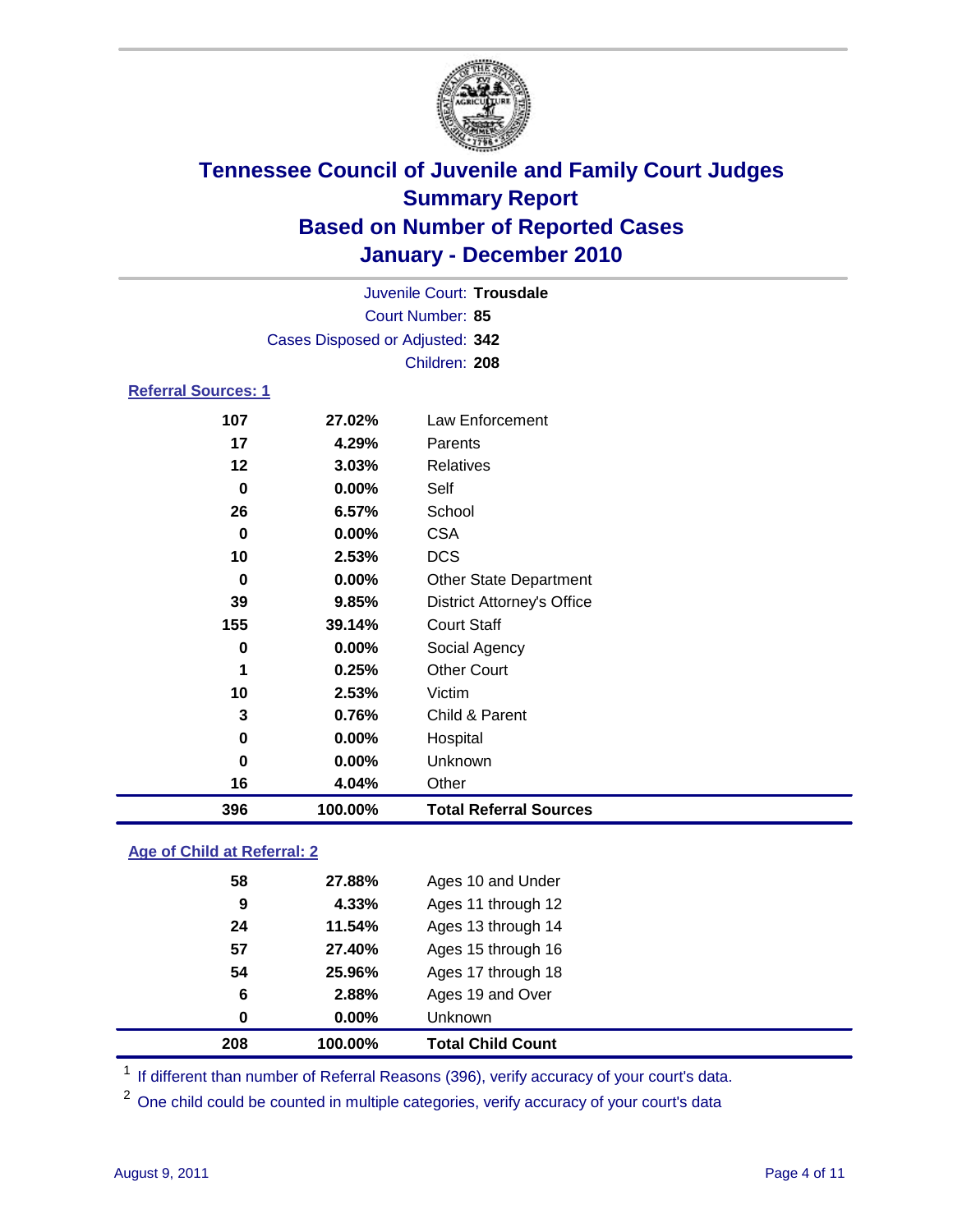

| Juvenile Court: Trousdale               |                                 |                          |  |  |
|-----------------------------------------|---------------------------------|--------------------------|--|--|
|                                         | Court Number: 85                |                          |  |  |
|                                         | Cases Disposed or Adjusted: 342 |                          |  |  |
|                                         |                                 | Children: 208            |  |  |
| Sex of Child: 1                         |                                 |                          |  |  |
| 120                                     | 57.69%                          | Male                     |  |  |
| 87                                      | 41.83%                          | Female                   |  |  |
| 1                                       | 0.48%                           | Unknown                  |  |  |
| 208                                     | 100.00%                         | <b>Total Child Count</b> |  |  |
| Race of Child: 1                        |                                 |                          |  |  |
| 170                                     | 81.73%                          | White                    |  |  |
| 27                                      | 12.98%                          | African American         |  |  |
| $\mathbf 0$                             | 0.00%                           | Native American          |  |  |
| $\mathbf 0$                             | 0.00%                           | Asian                    |  |  |
| 9                                       | 4.33%                           | Mixed                    |  |  |
| $\overline{\mathbf{2}}$                 | 0.96%                           | Unknown                  |  |  |
| 208                                     | 100.00%                         | <b>Total Child Count</b> |  |  |
| <b>Hispanic Origin: 1</b>               |                                 |                          |  |  |
| 3                                       | 1.44%                           | Yes                      |  |  |
| 204                                     | 98.08%                          | No                       |  |  |
| 1                                       | 0.48%                           | Unknown                  |  |  |
| 208                                     | 100.00%                         | <b>Total Child Count</b> |  |  |
| <b>School Enrollment of Children: 1</b> |                                 |                          |  |  |
| 128                                     | 61.54%                          | Yes                      |  |  |
| 44                                      | 21.15%                          | No                       |  |  |
| 36                                      | 17.31%                          | Unknown                  |  |  |
| 208                                     | 100.00%                         | <b>Total Child Count</b> |  |  |

One child could be counted in multiple categories, verify accuracy of your court's data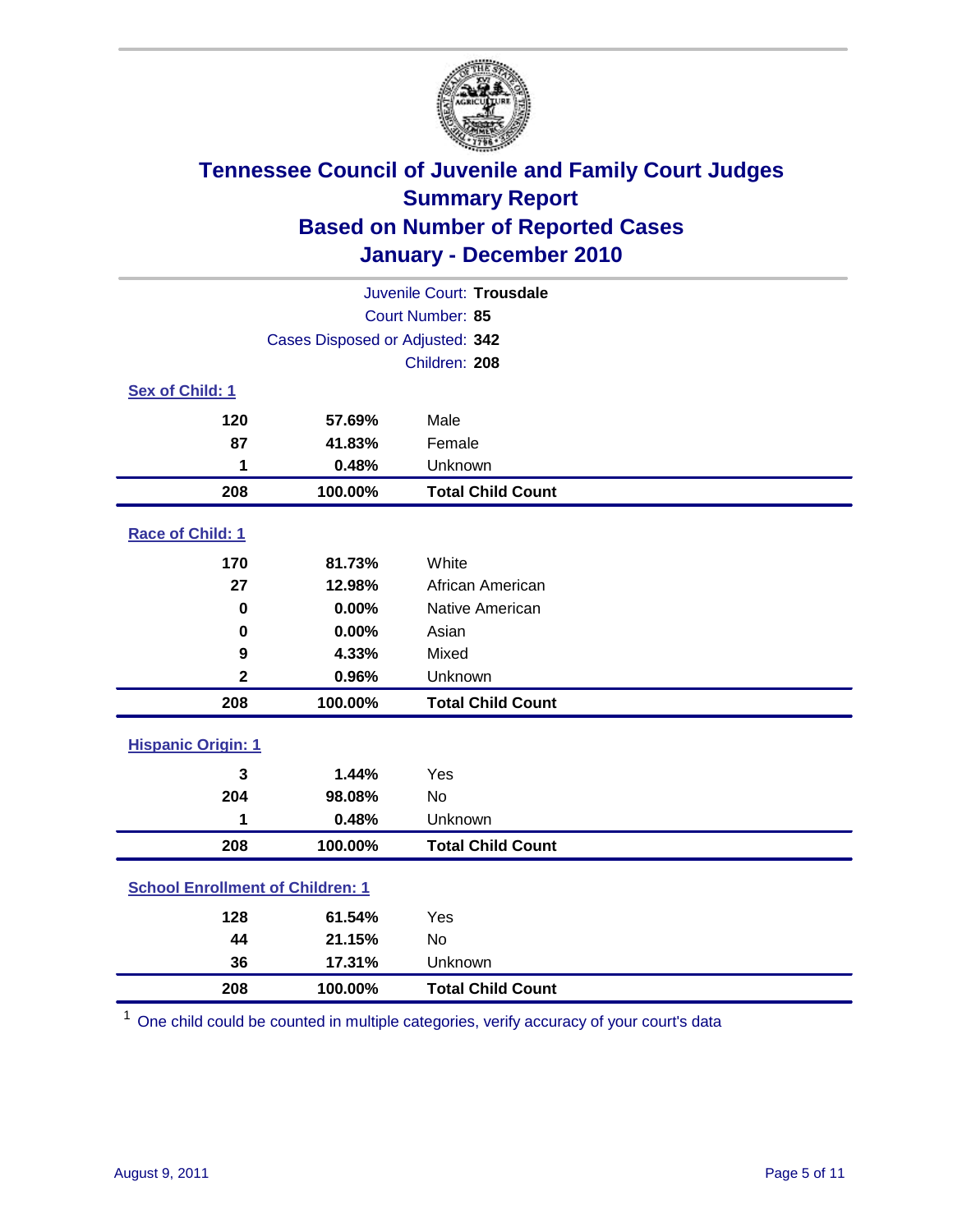

Court Number: **85** Juvenile Court: **Trousdale** Cases Disposed or Adjusted: **342** Children: **208**

#### **Living Arrangement of Child at Time of Referral: 1**

| 208 | 100.00%  | <b>Total Child Count</b>     |
|-----|----------|------------------------------|
| 0   | 0.00%    | Other                        |
| 8   | 3.85%    | Unknown                      |
| 0   | $0.00\%$ | Independent                  |
| 0   | $0.00\%$ | In an Institution            |
| 0   | $0.00\%$ | In a Residential Center      |
| 0   | 0.00%    | In a Group Home              |
| 1   | 0.48%    | With Foster Family           |
| 0   | 0.00%    | With Adoptive Parents        |
| 22  | 10.58%   | <b>With Relatives</b>        |
| 16  | 7.69%    | With Father                  |
| 106 | 50.96%   | With Mother                  |
| 9   | 4.33%    | With Mother and Stepfather   |
| 1   | 0.48%    | With Father and Stepmother   |
| 45  | 21.63%   | With Both Biological Parents |
|     |          |                              |

#### **Type of Detention: 2**

| 342      | 100.00%  | <b>Total Detention Count</b> |  |
|----------|----------|------------------------------|--|
| $\bf{0}$ | 0.00%    | Other                        |  |
| 329      | 96.20%   | Does Not Apply               |  |
| 0        | $0.00\%$ | Unknown                      |  |
| 0        | $0.00\%$ | Psychiatric Hospital         |  |
| 0        | 0.00%    | Jail - No Separation         |  |
| 0        | $0.00\%$ | Jail - Partial Separation    |  |
| 0        | $0.00\%$ | Jail - Complete Separation   |  |
| 13       | 3.80%    | Juvenile Detention Facility  |  |
| 0        | $0.00\%$ | Non-Secure Placement         |  |
|          |          |                              |  |

<sup>1</sup> One child could be counted in multiple categories, verify accuracy of your court's data

<sup>2</sup> If different than number of Cases (342) verify accuracy of your court's data.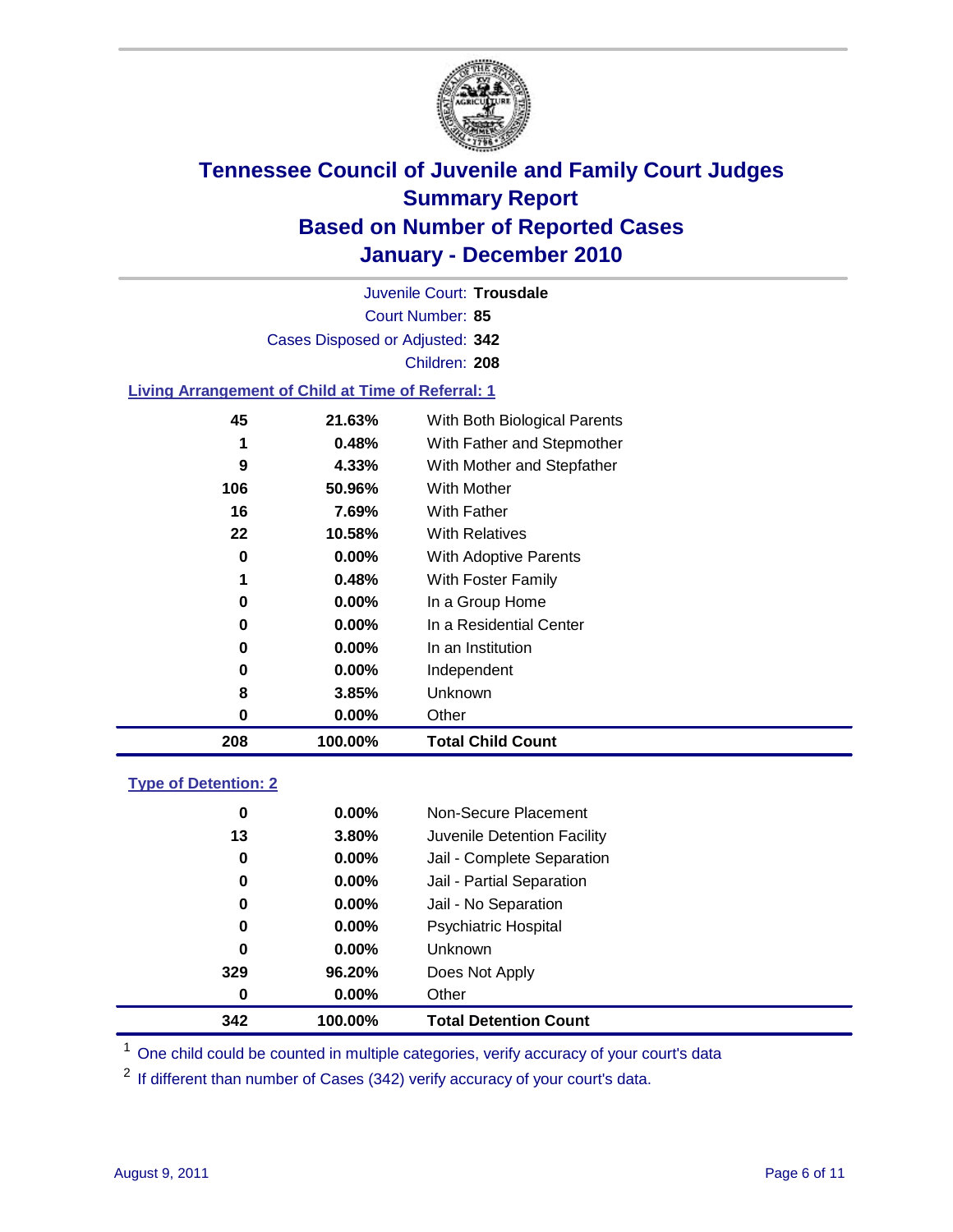

|                                                    | Juvenile Court: Trousdale       |                                      |  |  |  |
|----------------------------------------------------|---------------------------------|--------------------------------------|--|--|--|
|                                                    | Court Number: 85                |                                      |  |  |  |
|                                                    | Cases Disposed or Adjusted: 342 |                                      |  |  |  |
|                                                    |                                 | Children: 208                        |  |  |  |
| <b>Placement After Secure Detention Hearing: 1</b> |                                 |                                      |  |  |  |
| 8                                                  | 2.34%                           | Returned to Prior Living Arrangement |  |  |  |
| 1                                                  | 0.29%                           | Juvenile Detention Facility          |  |  |  |
| 0                                                  | 0.00%                           | Jail                                 |  |  |  |
| 0                                                  | 0.00%                           | Shelter / Group Home                 |  |  |  |
| $\bf{0}$                                           | 0.00%                           | Foster Family Home                   |  |  |  |
| 0                                                  | 0.00%                           | Psychiatric Hospital                 |  |  |  |
| 3                                                  | 0.88%                           | Unknown                              |  |  |  |
| 329                                                | 96.20%                          | Does Not Apply                       |  |  |  |
| 1                                                  | 0.29%                           | Other                                |  |  |  |
| 342                                                | 100.00%                         | <b>Total Placement Count</b>         |  |  |  |
| <b>Intake Actions: 2</b>                           |                                 |                                      |  |  |  |
|                                                    |                                 |                                      |  |  |  |
| 152                                                | 38.38%                          | <b>Petition Filed</b>                |  |  |  |
| $\mathbf{2}$                                       | 0.51%                           | <b>Motion Filed</b>                  |  |  |  |
| 65                                                 | 16.41%                          | <b>Citation Processed</b>            |  |  |  |
| 0                                                  | 0.00%                           | Notification of Paternity Processed  |  |  |  |
| $\bf{0}$                                           | 0.00%                           | Scheduling of Judicial Review        |  |  |  |
| 0                                                  | 0.00%                           | Scheduling of Administrative Review  |  |  |  |
| 0                                                  | 0.00%                           | Scheduling of Foster Care Review     |  |  |  |
| 0                                                  | 0.00%                           | <b>Unknown</b>                       |  |  |  |
| 152                                                | 38.38%                          | Does Not Apply                       |  |  |  |
| 25                                                 | 6.31%                           | Other                                |  |  |  |
| 396                                                | 100.00%                         | <b>Total Intake Count</b>            |  |  |  |

<sup>1</sup> If different than number of Cases (342) verify accuracy of your court's data.

<sup>2</sup> If different than number of Referral Reasons (396), verify accuracy of your court's data.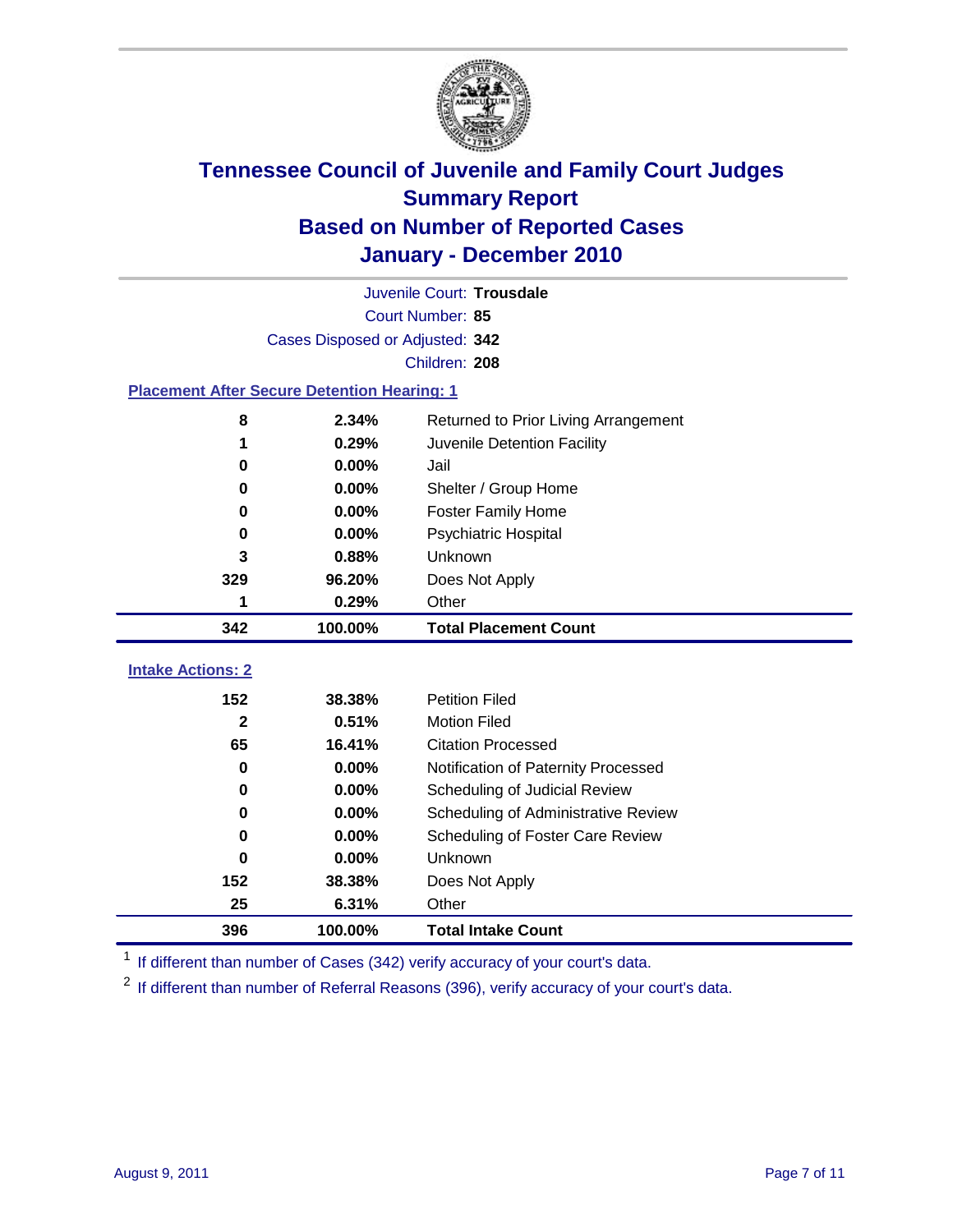

Court Number: **85** Juvenile Court: **Trousdale** Cases Disposed or Adjusted: **342** Children: **208**

#### **Last Grade Completed by Child: 1**

| 34           | 16.35%   | Too Young for School         |
|--------------|----------|------------------------------|
| 0            | 0.00%    | Preschool                    |
| 0            | 0.00%    | Kindergarten                 |
| $\mathbf{2}$ | 0.96%    | 1st Grade                    |
| 0            | 0.00%    | 2nd Grade                    |
| 3            | 1.44%    | 3rd Grade                    |
| 1            | 0.48%    | 4th Grade                    |
| 4            | 1.92%    | 5th Grade                    |
| 7            | 3.37%    | 6th Grade                    |
| 8            | 3.85%    | 7th Grade                    |
| 12           | 5.77%    | 8th Grade                    |
| 25           | 12.02%   | 9th Grade                    |
| 25           | 12.02%   | 10th Grade                   |
| 20           | 9.62%    | 11th Grade                   |
| 0            | 0.00%    | 12th Grade                   |
| 0            | 0.00%    | Non-Graded Special Ed        |
| 1            | 0.48%    | <b>GED</b>                   |
| 5            | 2.40%    | Graduated                    |
| 0            | 0.00%    | <b>Never Attended School</b> |
| 61           | 29.33%   | Unknown                      |
| 0            | $0.00\%$ | Other                        |
| 208          | 100.00%  | <b>Total Child Count</b>     |
|              |          |                              |

### **Enrolled in Special Education: 1**

| 0   | $0.00\%$ | Yes                      |
|-----|----------|--------------------------|
| 136 | 65.38%   | No                       |
| 72  | 34.62%   | Unknown                  |
| 208 | 100.00%  | <b>Total Child Count</b> |

One child could be counted in multiple categories, verify accuracy of your court's data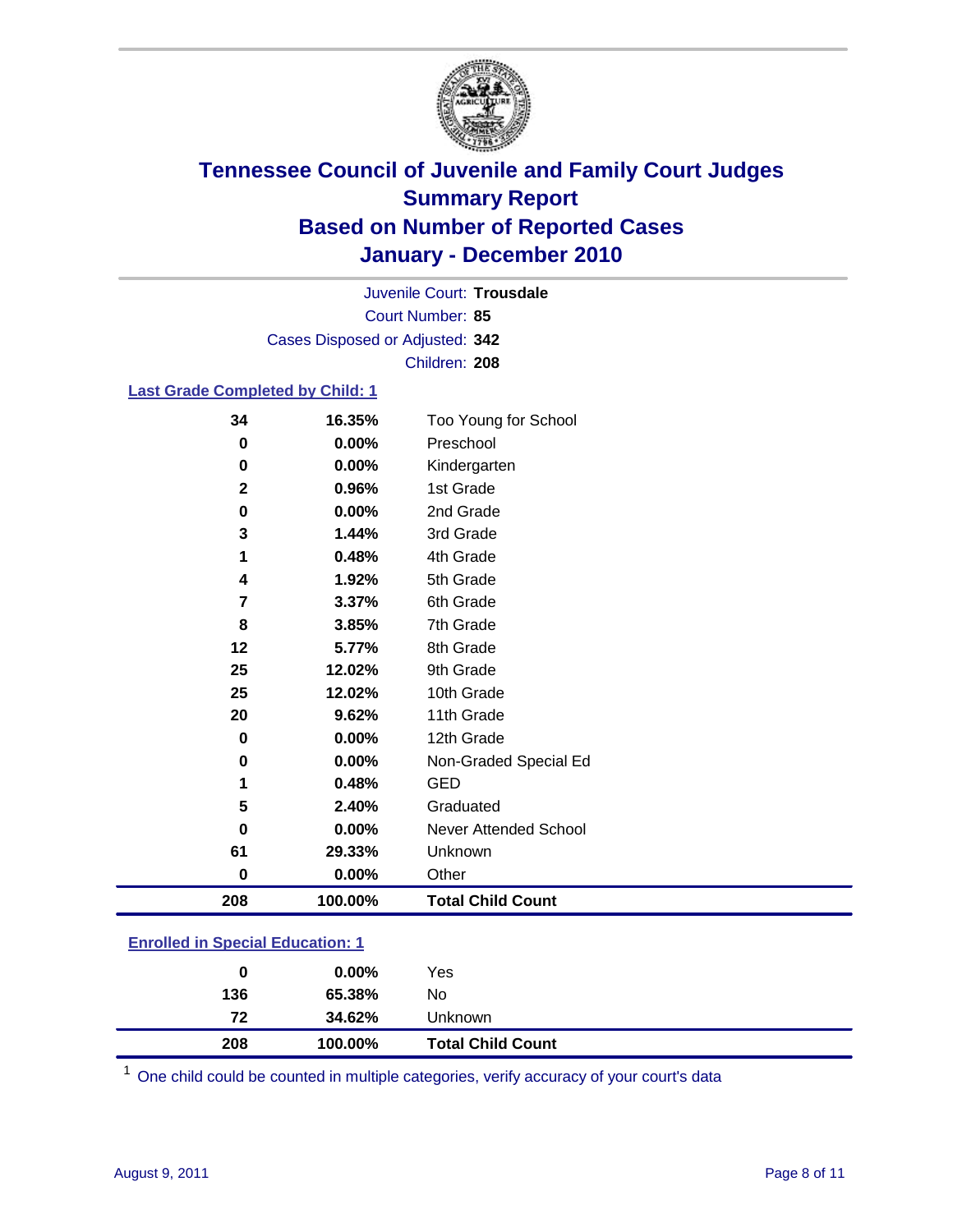

| Juvenile Court: Trousdale |                                 |                           |  |  |  |
|---------------------------|---------------------------------|---------------------------|--|--|--|
|                           | Court Number: 85                |                           |  |  |  |
|                           | Cases Disposed or Adjusted: 342 |                           |  |  |  |
|                           | Children: 208                   |                           |  |  |  |
|                           | <b>Action Executed By: 1</b>    |                           |  |  |  |
| 127                       | 32.07%                          | Judge                     |  |  |  |
| 269                       | 67.93%                          | Magistrate                |  |  |  |
| 0                         | $0.00\%$                        | <b>YSO</b>                |  |  |  |
| 0                         | $0.00\%$                        | Other                     |  |  |  |
| 0                         | 0.00%                           | Unknown                   |  |  |  |
| 396                       | 100.00%                         | <b>Total Action Count</b> |  |  |  |

#### **Formal / Informal Actions: 1**

| 112 | 28.28%   | Dismissed                                        |
|-----|----------|--------------------------------------------------|
| 16  | 4.04%    | Retired / Nolle Prosequi                         |
| 39  | 9.85%    | <b>Complaint Substantiated Delinquent</b>        |
| 17  | 4.29%    | <b>Complaint Substantiated Status Offender</b>   |
| 6   | 1.52%    | <b>Complaint Substantiated Dependent/Neglect</b> |
| 0   | 0.00%    | <b>Complaint Substantiated Abused</b>            |
| 0   | $0.00\%$ | <b>Complaint Substantiated Mentally III</b>      |
| 0   | $0.00\%$ | Informal Adjustment                              |
| 0   | $0.00\%$ | <b>Pretrial Diversion</b>                        |
| 0   | $0.00\%$ | <b>Transfer to Adult Court Hearing</b>           |
| 0   | 0.00%    | Charges Cleared by Transfer to Adult Court       |
| 52  | 13.13%   | Special Proceeding                               |
| 23  | 5.81%    | <b>Review Concluded</b>                          |
| 127 | 32.07%   | Case Held Open                                   |
| 4   | 1.01%    | Other                                            |
| 0   | $0.00\%$ | <b>Unknown</b>                                   |
| 396 | 100.00%  | <b>Total Action Count</b>                        |

<sup>1</sup> If different than number of Referral Reasons (396), verify accuracy of your court's data.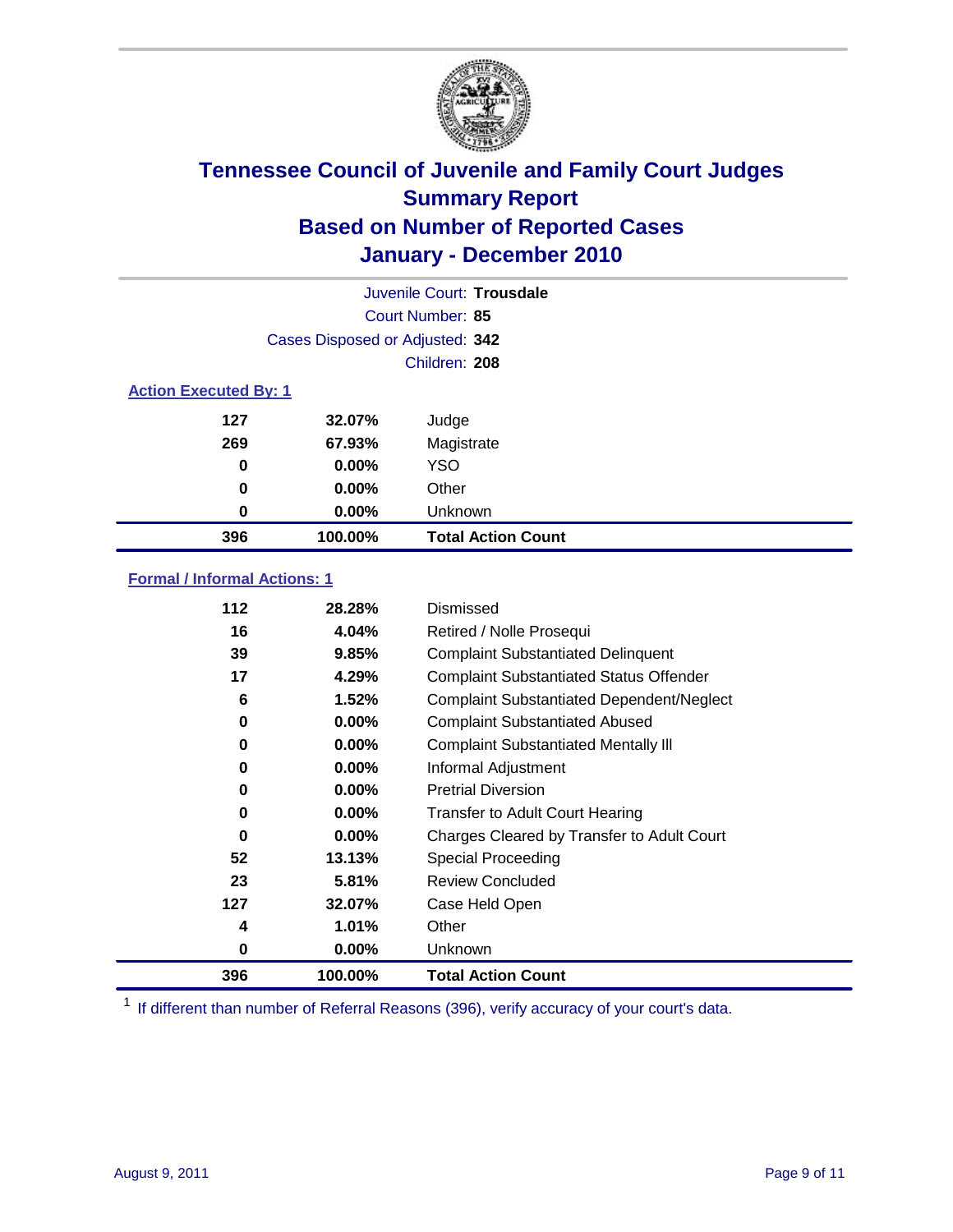

|                       |                                 | Juvenile Court: Trousdale                             |
|-----------------------|---------------------------------|-------------------------------------------------------|
|                       |                                 | Court Number: 85                                      |
|                       | Cases Disposed or Adjusted: 342 |                                                       |
|                       |                                 | Children: 208                                         |
| <b>Case Outcomes:</b> |                                 | There can be multiple outcomes for one child or case. |
| 90                    | 16.25%                          | <b>Case Dismissed</b>                                 |
| 13                    | 2.35%                           | Case Retired or Nolle Prosequi                        |
| 0                     | 0.00%                           | Warned / Counseled                                    |
| 135                   | 24.37%                          | <b>Held Open For Review</b>                           |
| 0                     | 0.00%                           | Supervision / Probation to Juvenile Court             |
| 0                     | 0.00%                           | <b>Probation to Parents</b>                           |
| 24                    | 4.33%                           | Referral to Another Entity for Supervision / Service  |
| 0                     | 0.00%                           | Referred for Mental Health Counseling                 |
| 0                     | 0.00%                           | Referred for Alcohol and Drug Counseling              |
| 0                     | 0.00%                           | <b>Referred to Alternative School</b>                 |
| 0                     | 0.00%                           | Referred to Private Child Agency                      |
| 2                     | 0.36%                           | Referred to Defensive Driving School                  |
| 0                     | 0.00%                           | Referred to Alcohol Safety School                     |
| 0                     | 0.00%                           | Referred to Juvenile Court Education-Based Program    |
| 5                     | 0.90%                           | Driver's License Held Informally                      |
| 0                     | 0.00%                           | <b>Voluntary Placement with DMHMR</b>                 |
| 0                     | 0.00%                           | <b>Private Mental Health Placement</b>                |
| 0                     | 0.00%                           | <b>Private MR Placement</b>                           |
| 0                     | 0.00%                           | Placement with City/County Agency/Facility            |
| 0                     | 0.00%                           | Placement with Relative / Other Individual            |
| 21                    | 3.79%                           | Fine                                                  |
| 12                    | 2.17%                           | <b>Public Service</b>                                 |
| 6                     | 1.08%                           | Restitution                                           |
| 0                     | 0.00%                           | <b>Runaway Returned</b>                               |
| 18                    | 3.25%                           | No Contact Order                                      |
| $\bf{0}$              | 0.00%                           | Injunction Other than No Contact Order                |
| 25                    | 4.51%                           | <b>House Arrest</b>                                   |
| 2                     | 0.36%                           | <b>Court Defined Curfew</b>                           |
| 0                     | 0.00%                           | Dismissed from Informal Adjustment                    |
| 0                     | 0.00%                           | <b>Dismissed from Pretrial Diversion</b>              |
| 1                     | 0.18%                           | Released from Probation                               |
| 0                     | 0.00%                           | <b>Transferred to Adult Court</b>                     |
| 0                     | $0.00\%$                        | <b>DMHMR Involuntary Commitment</b>                   |